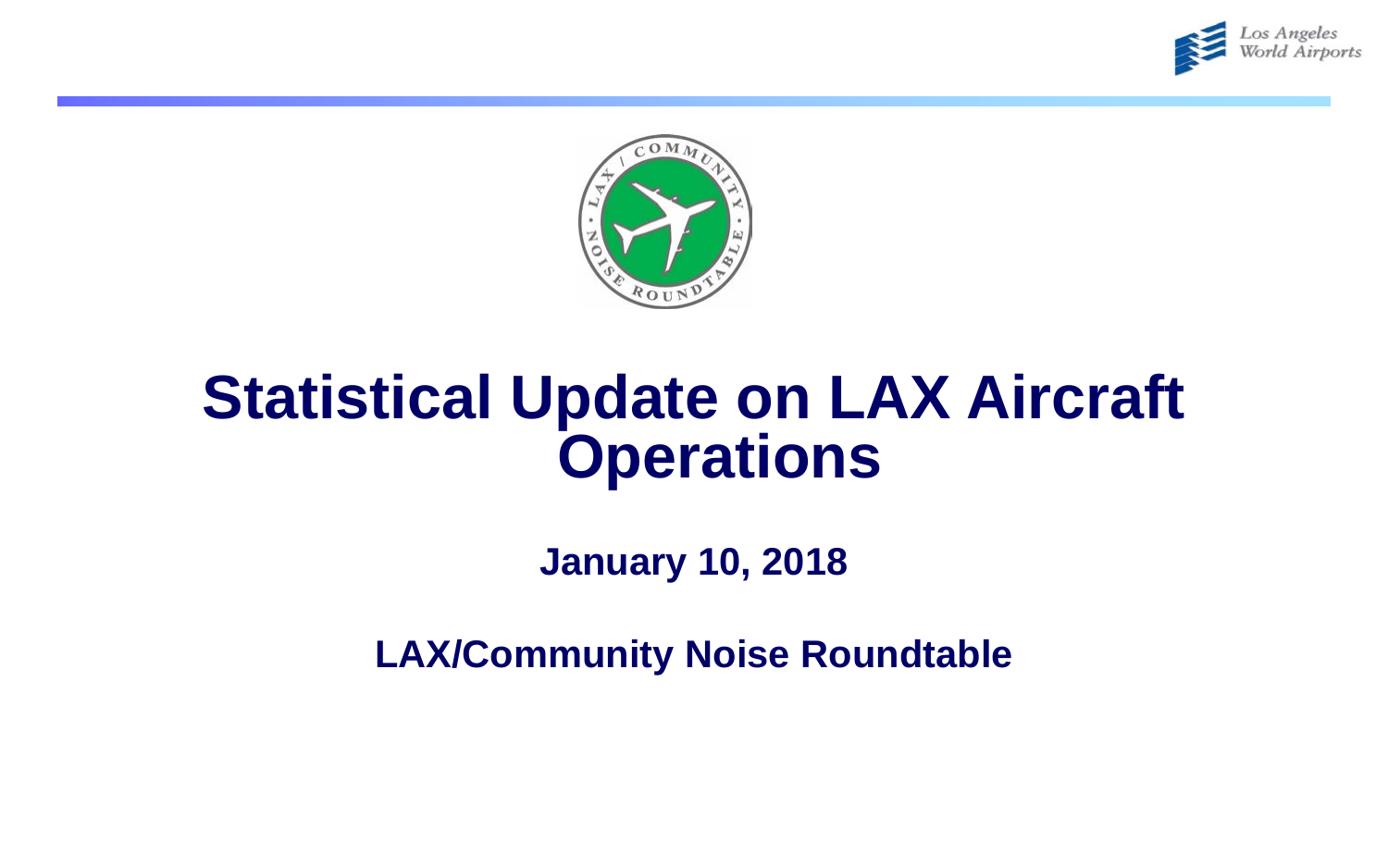# **Overview**



Statistical information on the following operations:

- Short Turns
- East Departures
- Early Turns
- Go-arounds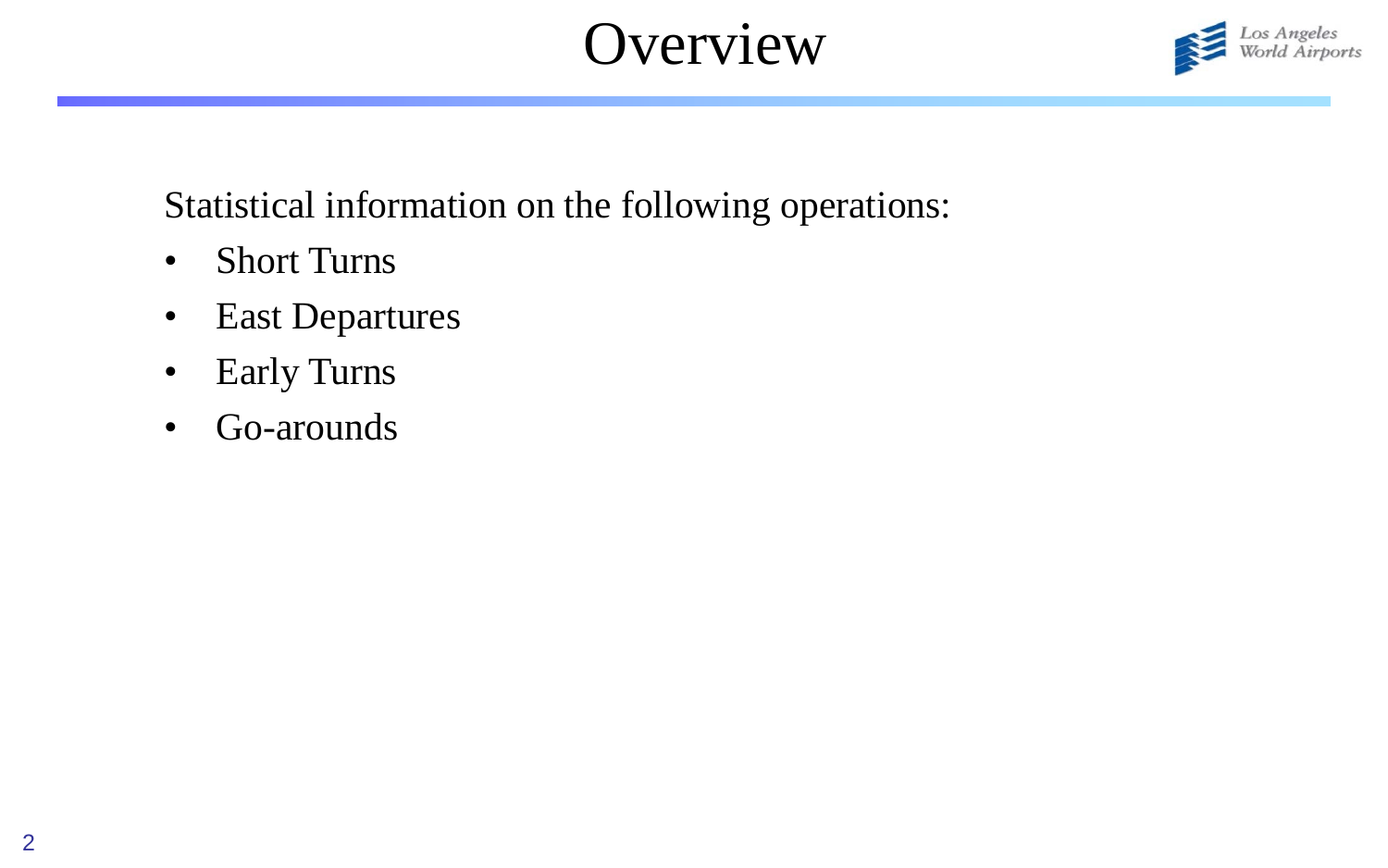## Short Turn Arrivals



Arriving jet aircraft turning early prior to reaching the Harbor Freeway to land at LAX





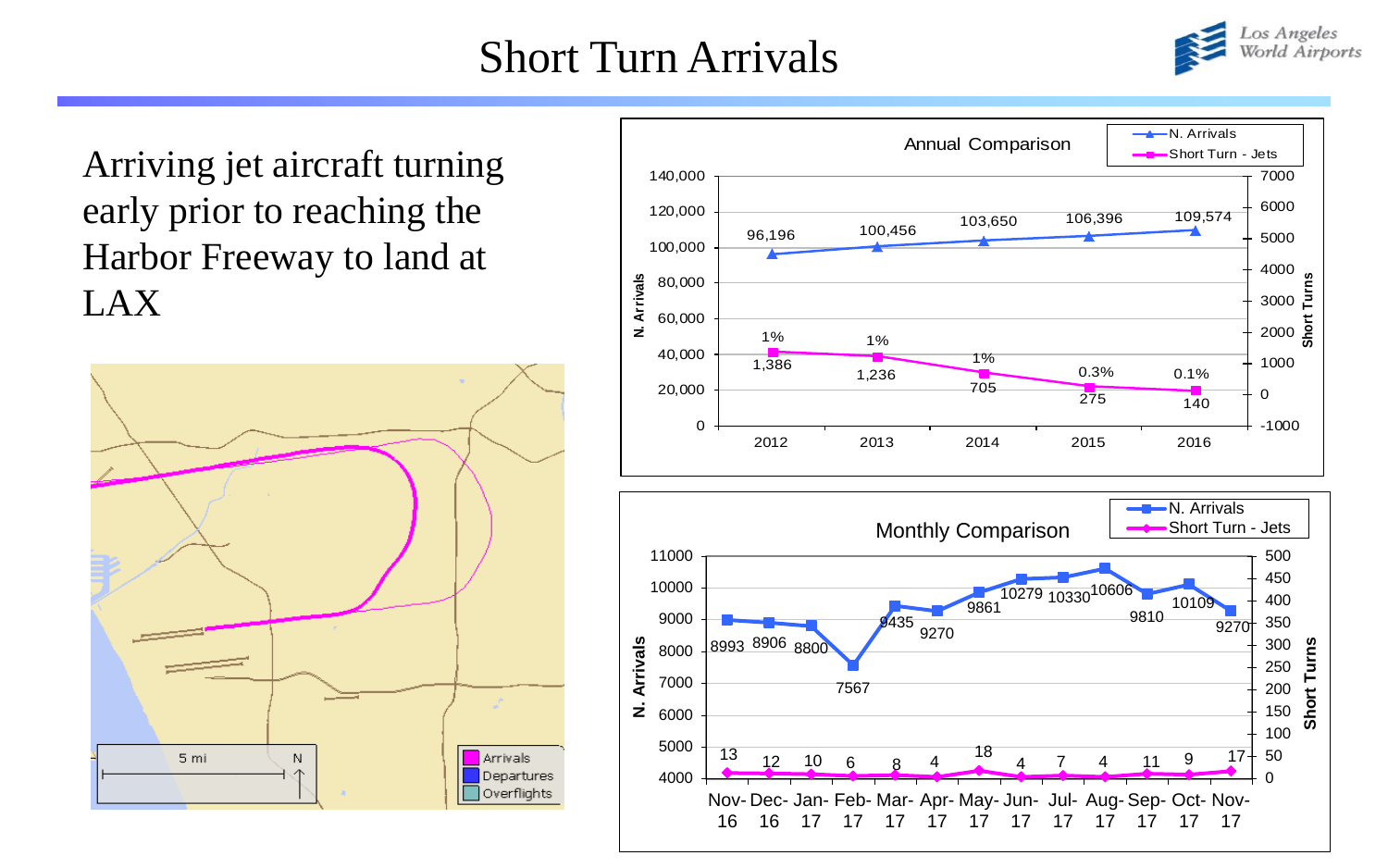### Non-Conforming East Departures Midnight to 6:30 AM



This report shows a summary of aircraft operations departing to the east while the airport is still conducting westerly departures between midnight and 6:30 a.m. These individual easterly departures usually occur when the pilot of a heavy aircraft (e.g. B747s) determines that the tail wind is too great for the weight of the aircraft and requests to depart east into the wind for aircraft safety.





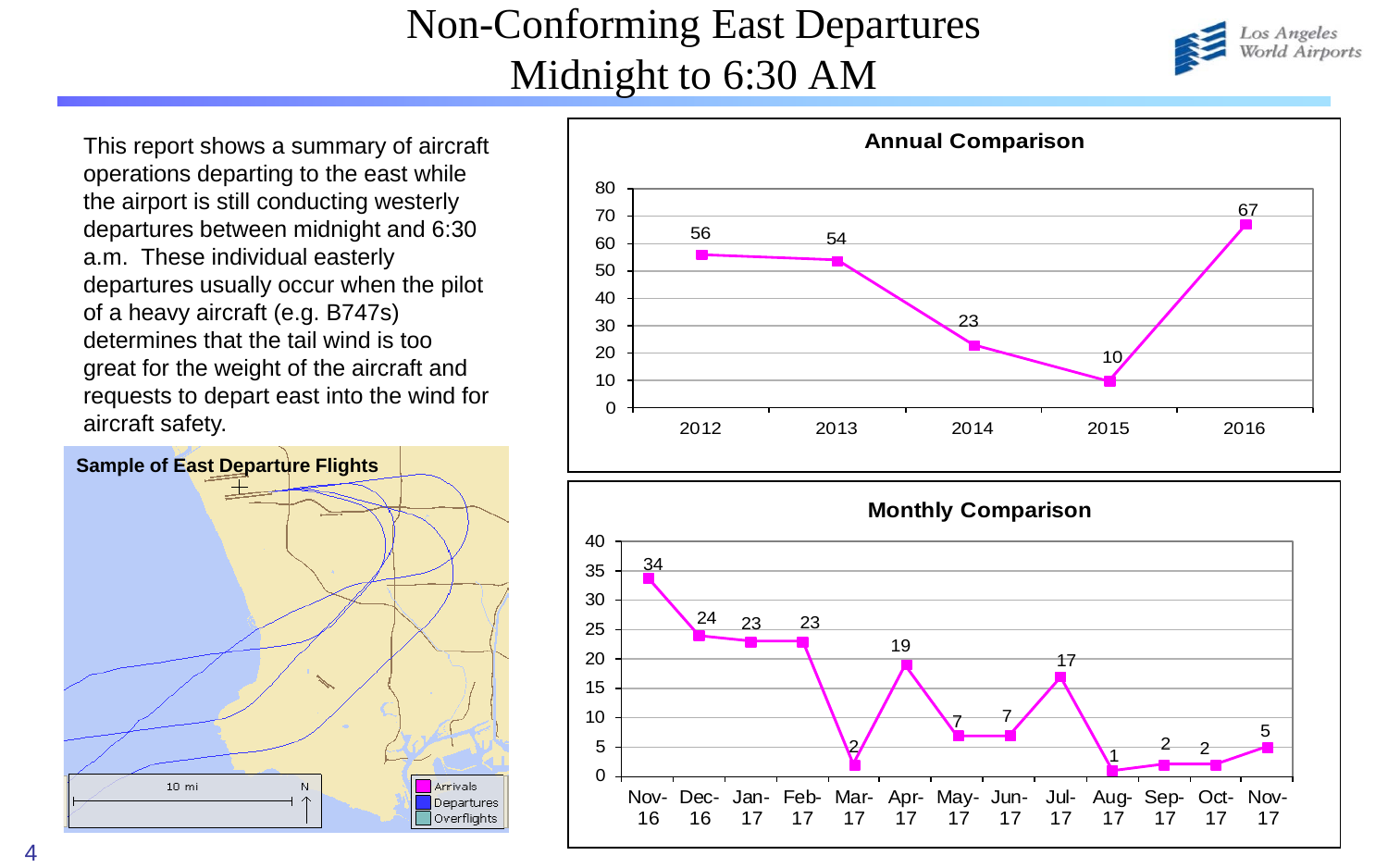## Early Turns to the North



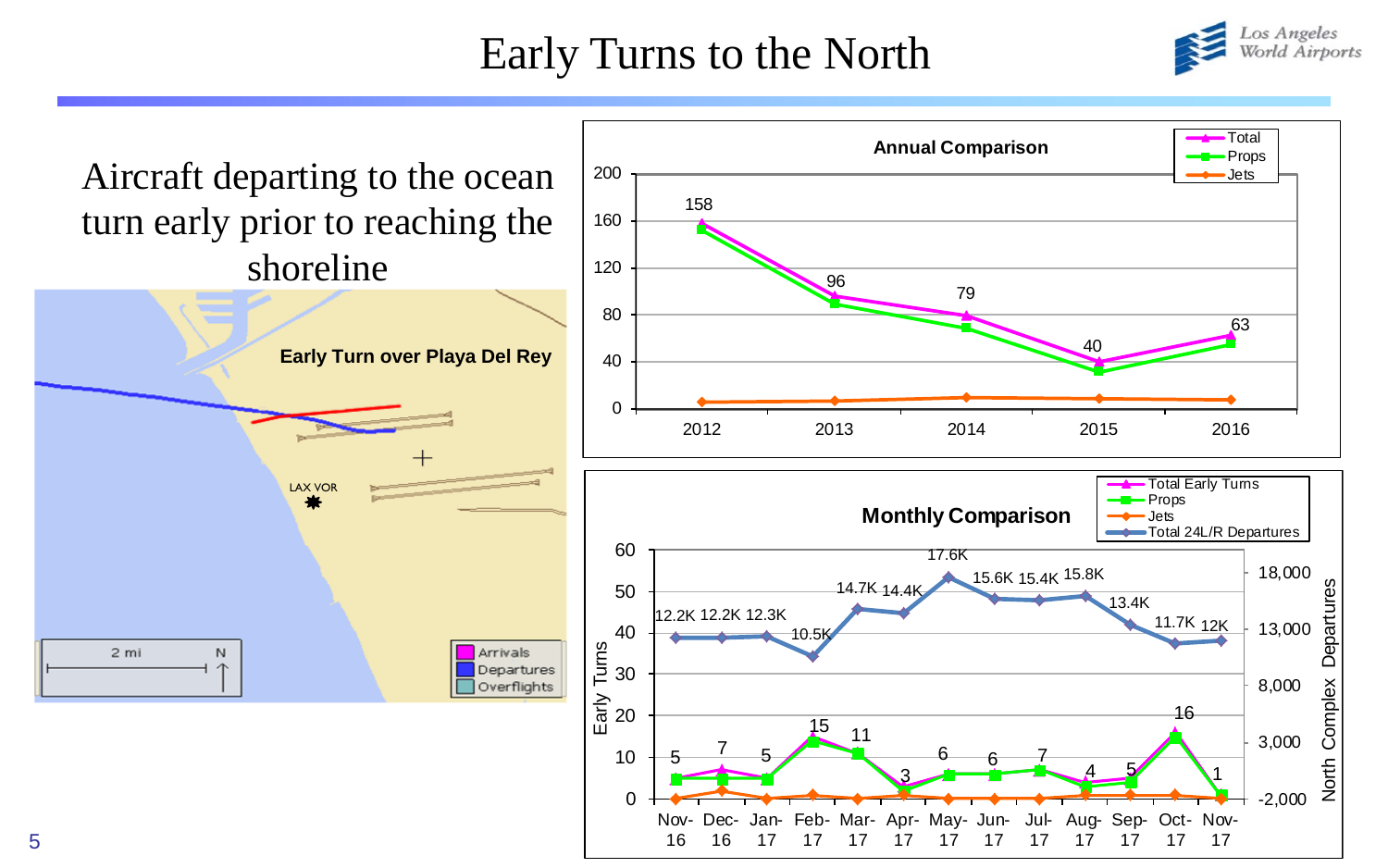## Early Turns to the South



Aircraft departing to the ocean turn early prior to reaching the shoreline



**Note:** The increase in Early Turns for April and May 2017 is due to Rwy 25R Closure for RSA Construction.



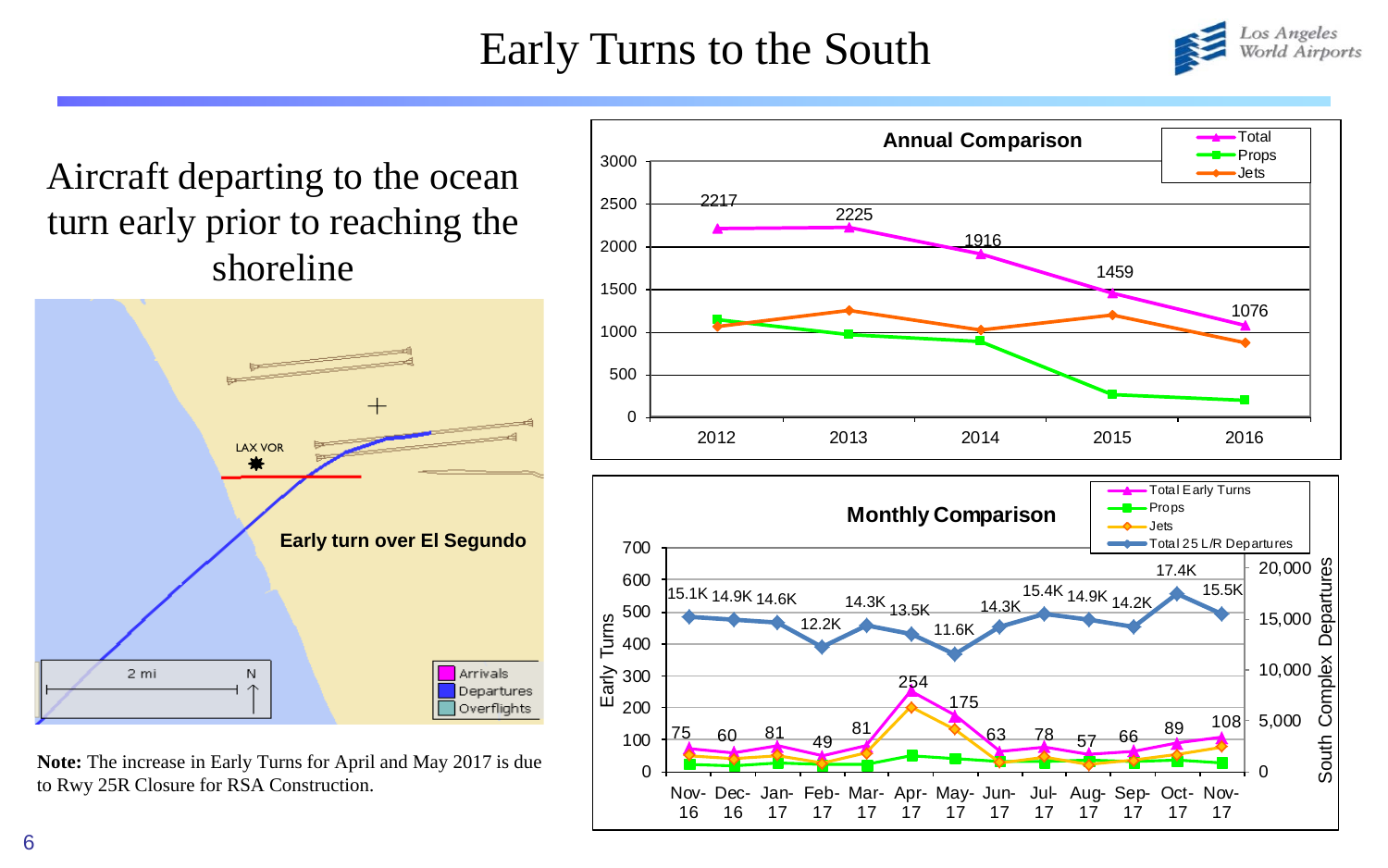### Early Turn Breakdown





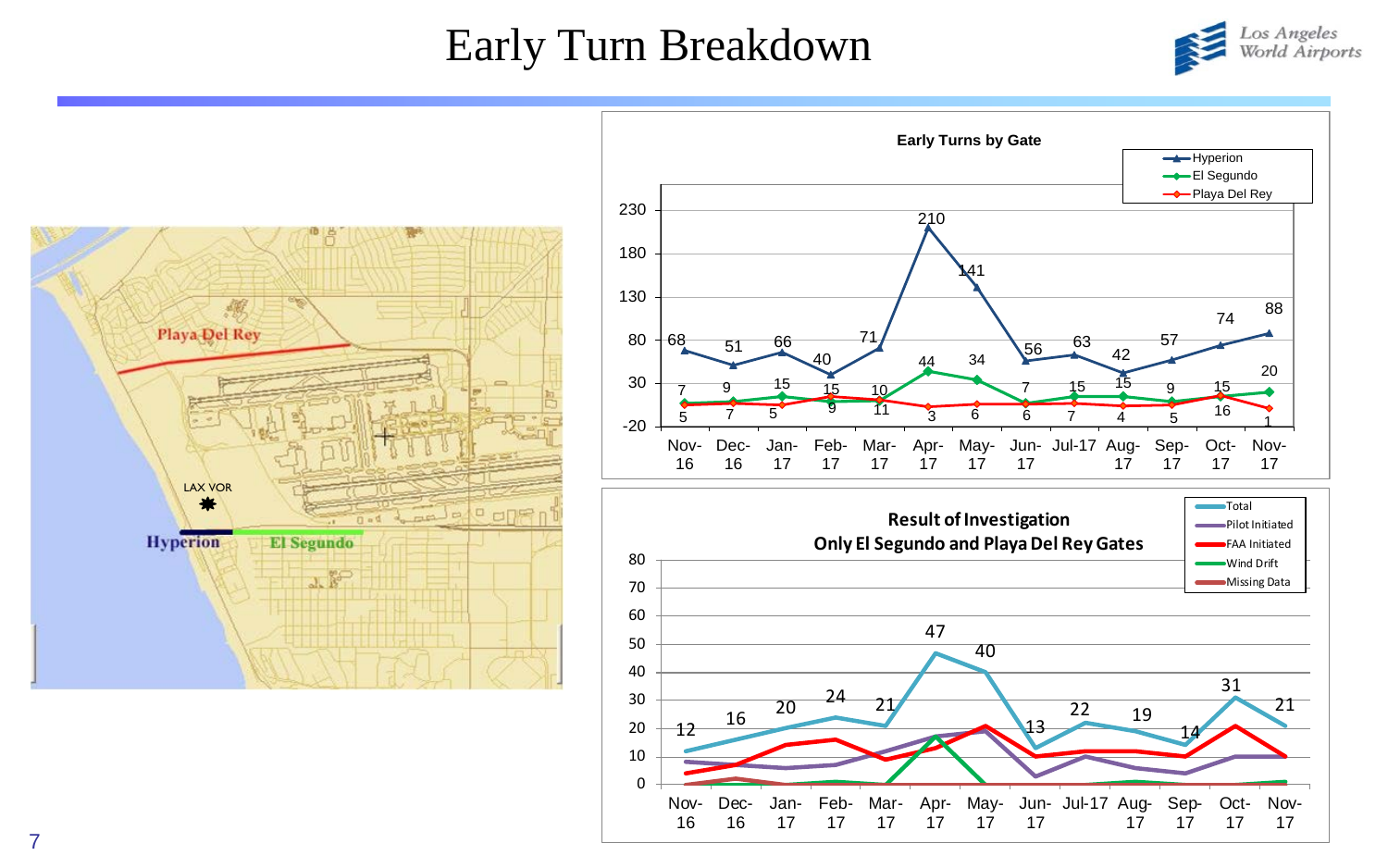## Go-Arounds